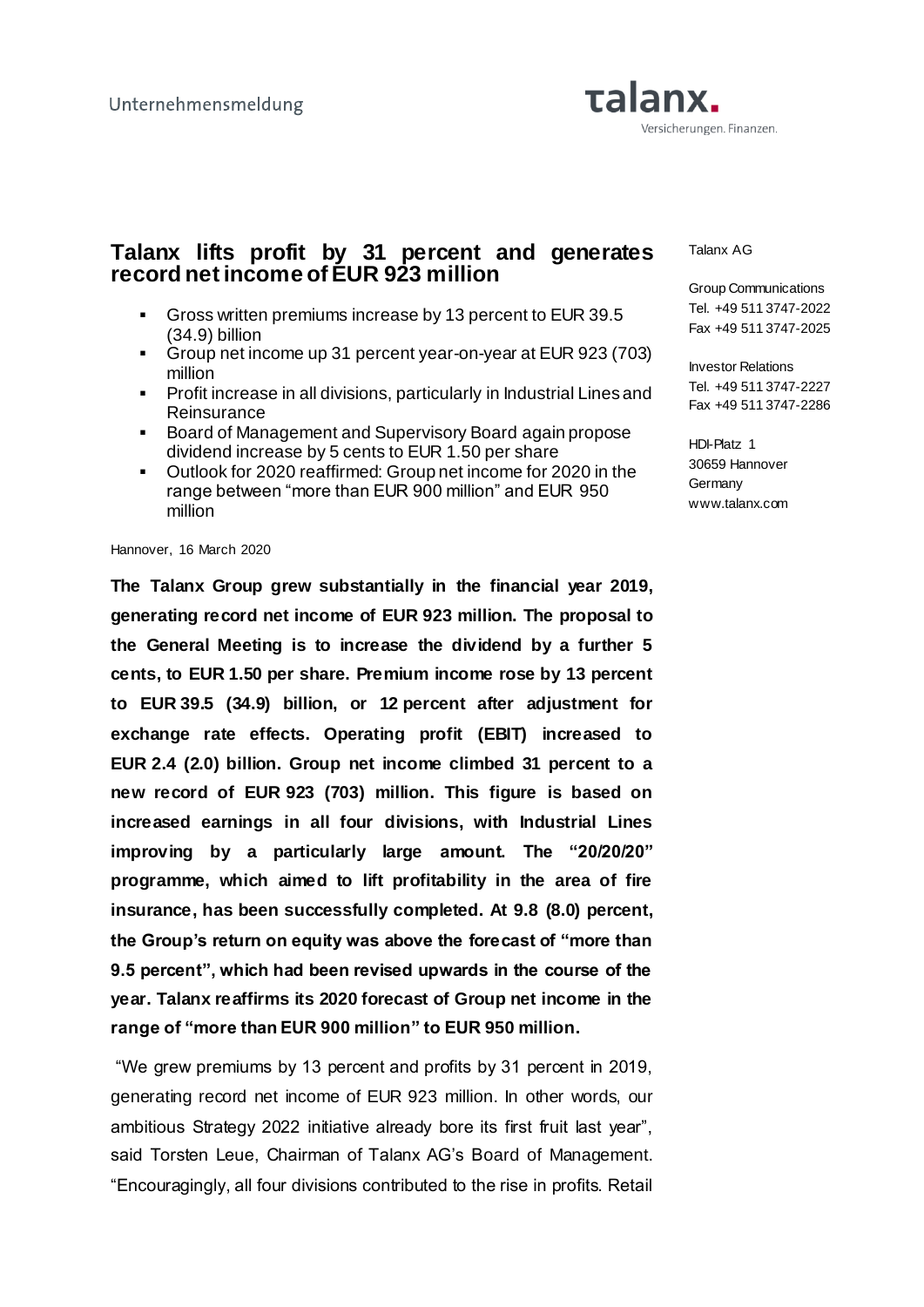

Germany, Retail International, and Reinsurance all continued their strong performance, while Industrial Lines recorded an impressive improvement. The latter significantly exceeded its price adjustment target of 20 percent for fire insurance and is now clearly generating an operating profit again. Our growth initiatives are having an effect. For example, HDI Global Specialty lifted its premium income by more than 30 percent to EUR 1.4 billion. The commercial business in the Retail Germany Division recorded growth of 8 percent. We also made substantial progress in modernising our IT in 2019 by retiring the BS2000 mainframe system. We are convinced that we will position Talanx for even greater growth and stronger profits in the coming years by encouraging an entrepreneurial mindset and independent action among our employees. This is expressed in our new Talanx Purpose: Together we take care of the unexpected and foster entrepreneurship'."

## **Large losses exceed annual budget**

Total large losses amounted to EUR 1.3 (1.2) billion, due above all to events in non-life reinsurance. This figure was slightly higher than in the previous year and in excess of the annual budget of EUR 1.2 billion. A total of EUR 363 (394) million of this amount was attributable to primary insurance, while reinsurance accounted for the remaining EUR 956 (850) million. Whilst the first half of the year saw extremely moderate large losses from natural disasters, the second half was well above expectations. At 98.3 (98.2) percent, the combined ratio was flat yearon-year due to higher large losses from the hurricanes on the Bahamas and in the USA, and the typhoons in Japan. Large losses also pushed down the underwriting result by 11 percent to EUR –1.8 (–1.6) billion.

Net investment income grew by a clear 15 percent to EUR 4.3 (3.8) billion. Extraordinary net investment income increased from EUR 392 million to EUR 898 million. The rise was primarily due to a one-time effect in the Life/Health Reinsurance Segment resulting from the restructuring of the shareholdings in the Viridium Group, along with the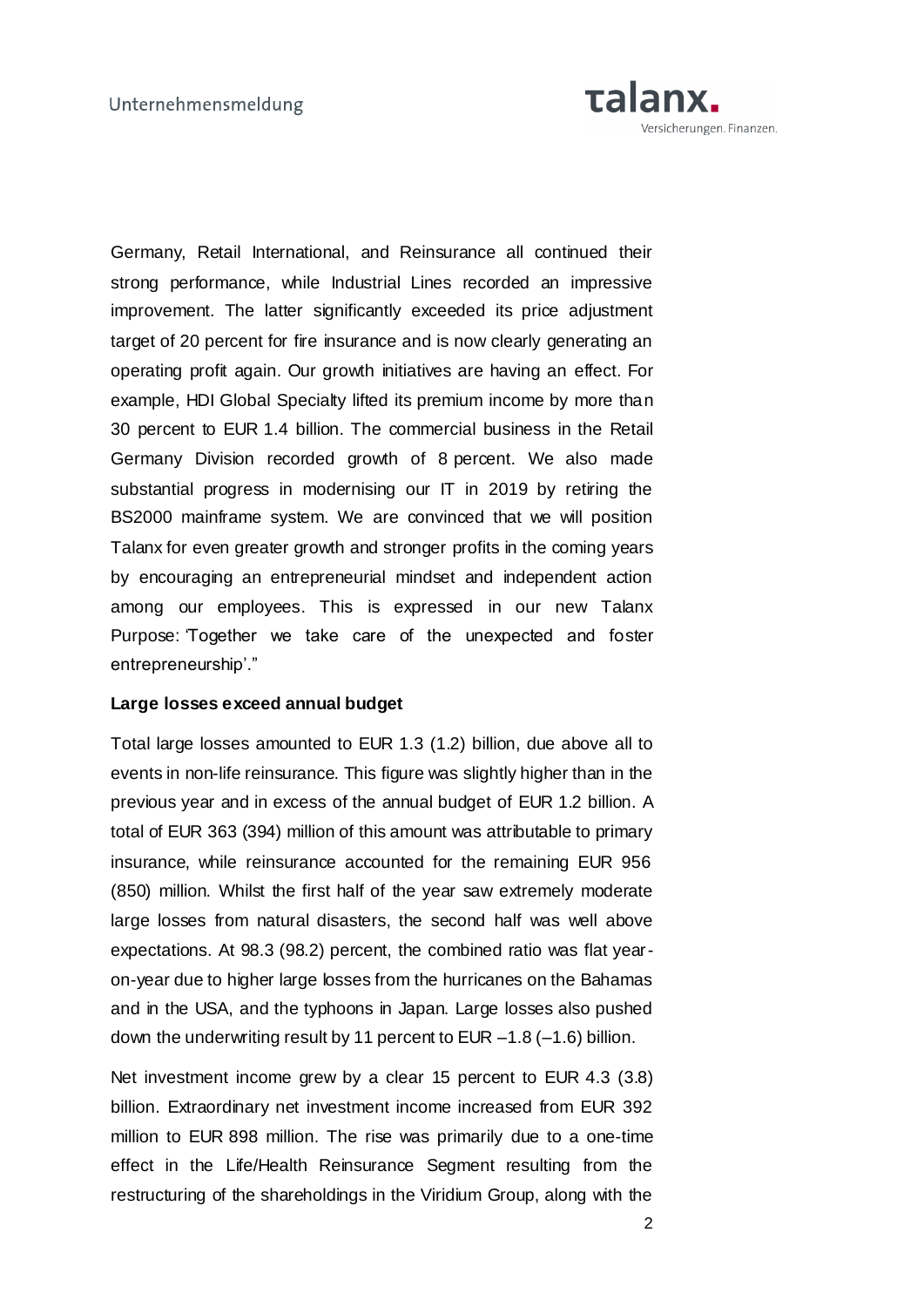

year-on-year rise in the realisation of hidden reserves to finance the renewed increase in the Zinszusatzreserve (ZZR – additional interest reserve) in the Retail German Division. As a result, the net return on investment rose slightly to 3.5 (3.3) percent. Talanx intends to maintain its investment strategy of limiting market risk in 2020. It will continue its conservative investment policy while steadily expanding its infrastructure investments.

## **Proposal to distribute 41 percent of profit**

A proposal will be made to the General Meeting on 7 May 2020 to increase the dividend to EUR 1.50 (1.45) per share. This corresponds to a payout rate of a good 41 percent of the IFRS profit. The dividend yield, based on the average share price in 2019, is 4.0 (4.3) percent. Since Talanx's IPO in 2012, the dividend has been increased year for year by more than 40 percent overall from the original figure of EUR 1.05 per share.

## *Fourth quarter: gross premiums up 18 percent*

Gross written premiums for the Group totalled EUR 9.2 (Q4 2018: 7.8) billion, an increase of 18 percent. The combined ratio rose in comparison to the prior-year quarter to 97.8 (97.2) percent as a result of arge losses. The underwriting result fell to EUR –551 (–223) million, primarily due to life insurance customers' participation in the higher net investment income, which rose by 35 percent to EUR 1.2 (0.9) billion. Operating profit (EBIT) for the quarter was on a par with the previous year at EUR 567 (562) million. Group net income fell to EUR 181 (215) million due to the year-on-year increase in income taxes.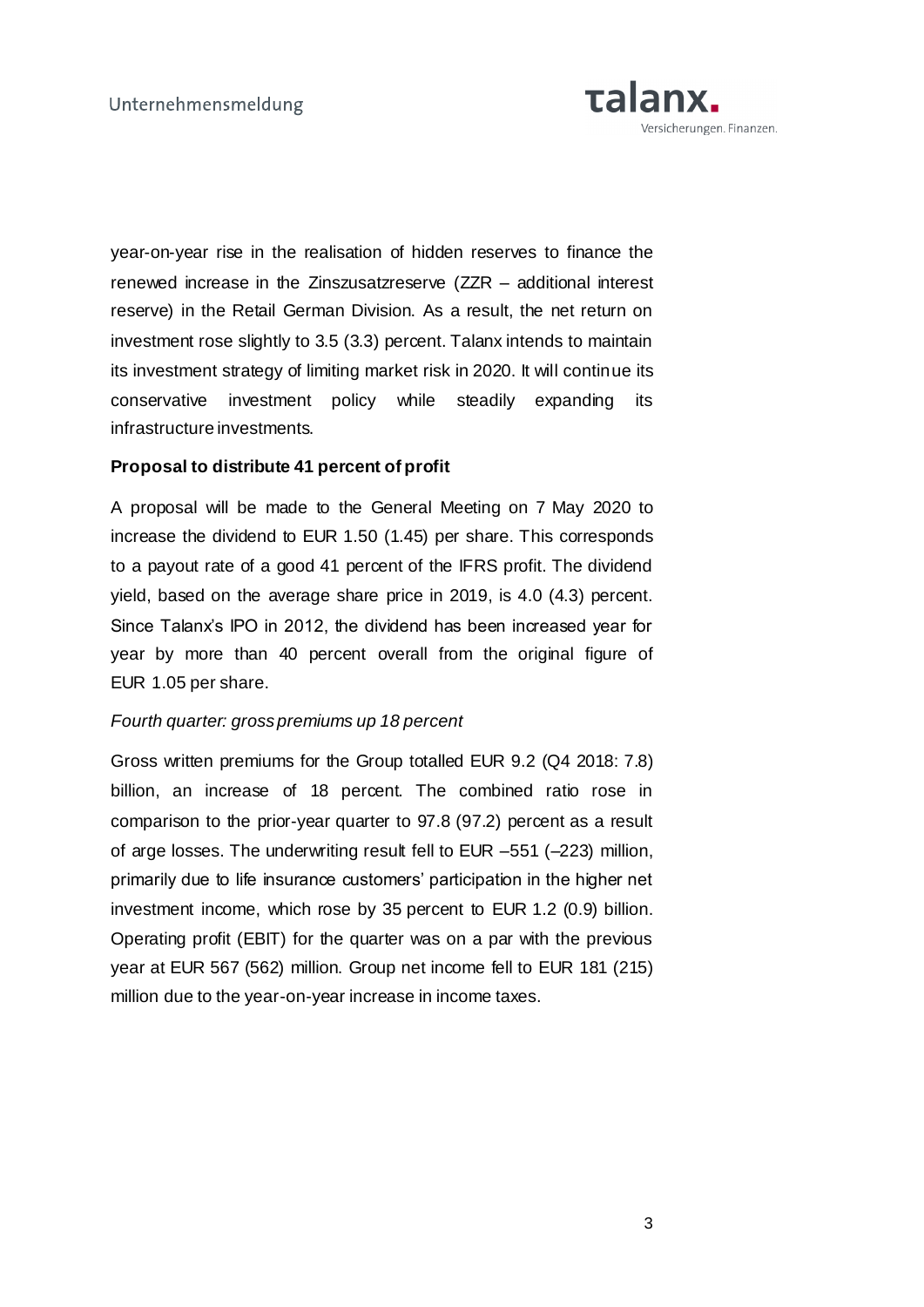

## **Industrial Lines: Restructuring of fire insurance business exceeds expectations**

Industrial Lines lifted its gross written premiums in 2019, recorded substantial progress in the area of fire insurance, significantly improved its combined ratio and made a positive contribution to Group net income. Gross written premiums for the year as a whole rose by 33 percent to EUR 6.2 (4.7) billion. The main reason for the rise in premium income was the acquisition of a majority interest in HDI Global Specialty, which is experiencing rapid growth. However, even without HDI Global Specialty, the Industrial Lines Division would have grown by 5 percent. Roughly 72 percent of premium volumes were generated abroad last year, exceeding the division's 2019 target of 65 percent. Retention fell to 50.2 (58.6) percent as a result of HDI Global Specialty's high reinsurance cessions.

The "20/20/20" programme, which was designed to restructure the fire insurance, was successfully completed and contributed to Industrial Lines' improved profitability even though, at 101.4 (109.1) percent, the combined ratio is still in excess of the target of less than 100 percent. The expected premium attrition resulting from walking away from inadequately priced risks was more than offset by rate increases. The underwriting result improved substantially to EUR –40 (–240) million even though the large loss budget was exceeded. The strong improvement is reflected both in a tangible improvement in the frequency loss ratio and in a better large loss ratio for fire insurance. A combined ratio of less than 100 percent, and hence a positive underwriting result, is expected for the current financial year.

Net investment income increased by 18 percent to EUR 285 (242) million in 2019, despite the continued decline in interest rates. Industrial Lines generated a full-year operating profit of EUR 159 (11) million. The segment contributed EUR 103 (–16) million to Group net income.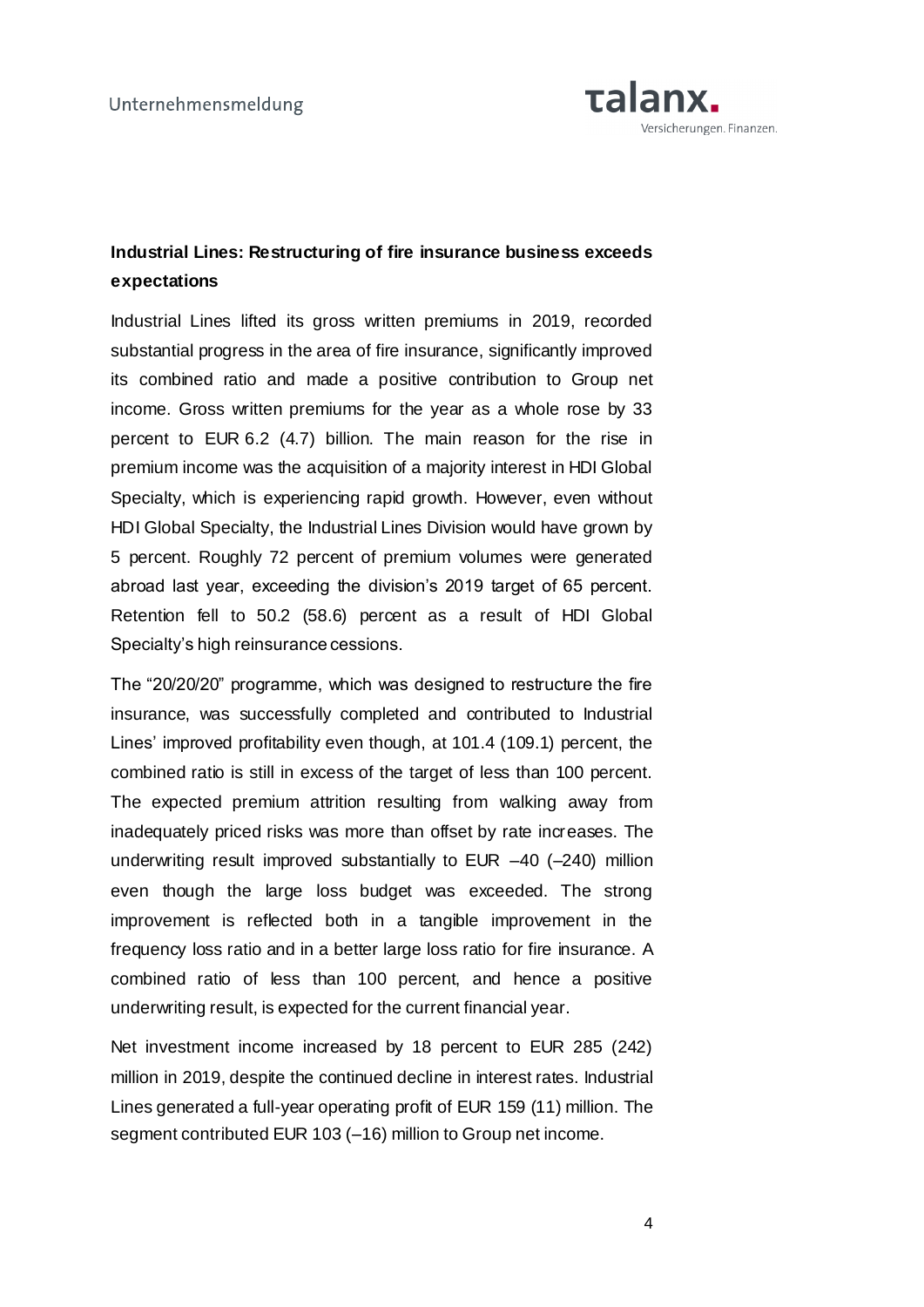

*Fourth quarter: year-on-year comparison strongly influenced by HDI Global Specialty*

A clear rise in gross written premiums to EUR 1.3 (0.9) billion was recorded in the period from October to December. This is due above all to the transfer of HDI Global Specialty. The combined ratio fell to 101.2 (102.3) percent. The underwriting result improved by 38 percent to EUR –10 (–16) million thanks to the better frequency loss ratio in the area of fire insurance. Net investment income rose by 19 percent to EUR 70 (59) million. A conservative reserving approach resulted in an operating profit for the quarter of EUR 26 (42) million. The contribution made by the division to Group net income declined by 10 percent to EUR 18 (20) million.

#### **Clear earnings improvement in Retail Germany**

Operating profit in the Retail Germany Division rose by 28 percent to EUR 230 (180) million, already close to the minimum target for 2021 of EUR 240 million. Both the Property/Casualty and the Life Insurance segments contributed to the improvement in profit, with EUR 29 million and EUR 20 million respectively. At EUR 133 million, the contribution to Group net income was up 31 percent on the prior year. Implementation of Talanx's "KuRS" growth and efficiency programme yielded further positive effects. This can be seen among other things from the combined ratio, which recorded a further decrease to 99.0 (99.3) percent. After adjustment for investments in 2019 in connection with "KuRS", which negatively impacted earnings, the ratio improves even further to 96.9 (97.1) percent.

# *Property/Casualty Insurance segment sees growth in corporate business*

The positive trend in the Property/Casualty Insurance Segment continued, with premium income rising 1.6 percent to EUR 1.6 (1.6) billion. Strong growth in the segment's business with small and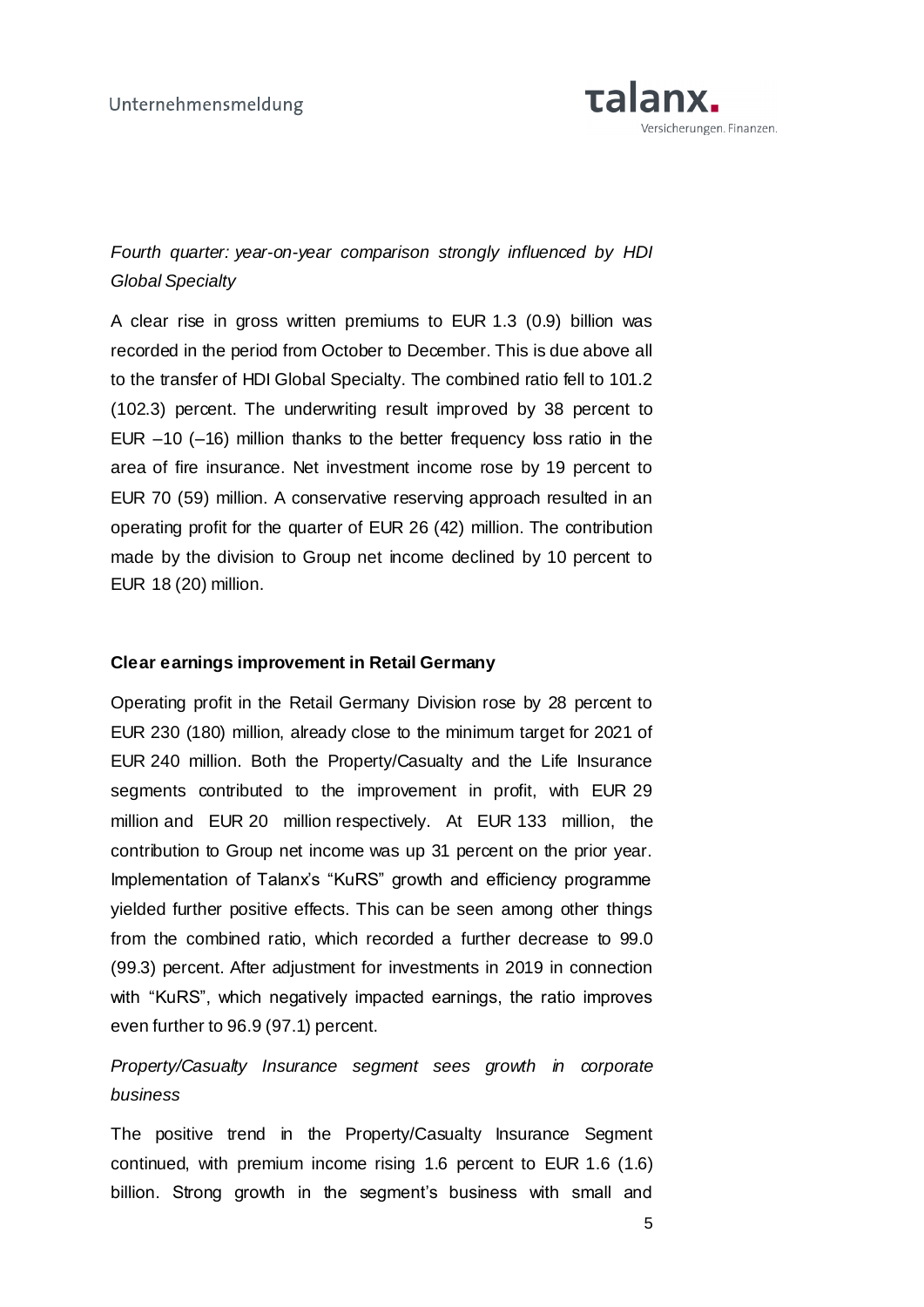

medium-sized enterprises and freelance professionals, and in unemployment insurance more than compensated for the decline in motor insurance. The underwriting result also improved, rising to EUR 15 (11) million. Net investment income rose by 32 percent to EUR 119 (89) million. The clear (42 percent) increase in operating profit to EUR 98 (69) million largely reflects increased investment income, the clear improvement in the loss ratio and growth in the business with small and medium-sized enterprises and freelance professionals.

### *Fourth-quarter EBIT up significantly*

Gross written premiums were on a level with the previous year in the final quarter of the year, at EUR 251 (251) million. The combined ratio fell to 100.8 (102.7) percent, due among other things to a lower level of claims. The underwriting result improved to EUR –3 (–10) million. Net investment income rose by 38 percent to EUR 33 (24) million. Operating profit for the quarter jumped to EUR 20 (3) million.

### *Life Insurance Segment: clear improvement in new business*

Talanx continued its disciplined strategy of scaling back its business with non-capital efficient products in 2019. Nevertheless, premium volumes were up year-on-year at EUR 4.6 (4.5) billion. New business in the area of life insurance products – measured with the annual premium equivalent (APE), the international standard – rose 5 percent to EUR 409 (389) million. The proportion of total new business premiums accounted for by capital-efficient products rose from 71 percent to 76 percent.

The underwriting result declined to EUR  $-1.6$  ( $-1.4$ ) billion. The main reason for this were greater additions to the provisions for premium refunds resulting from the clear increase in net investment income. The latter rose by 13 percent to EUR 1.8 (1.6) billion due to the higher realisation of hidden reserves to finance the Zinszusatzreserve (ZZR – additional interest reserve). The decrease in the reference rate led to higher financing requirements of EUR 443 (301) million. The segment's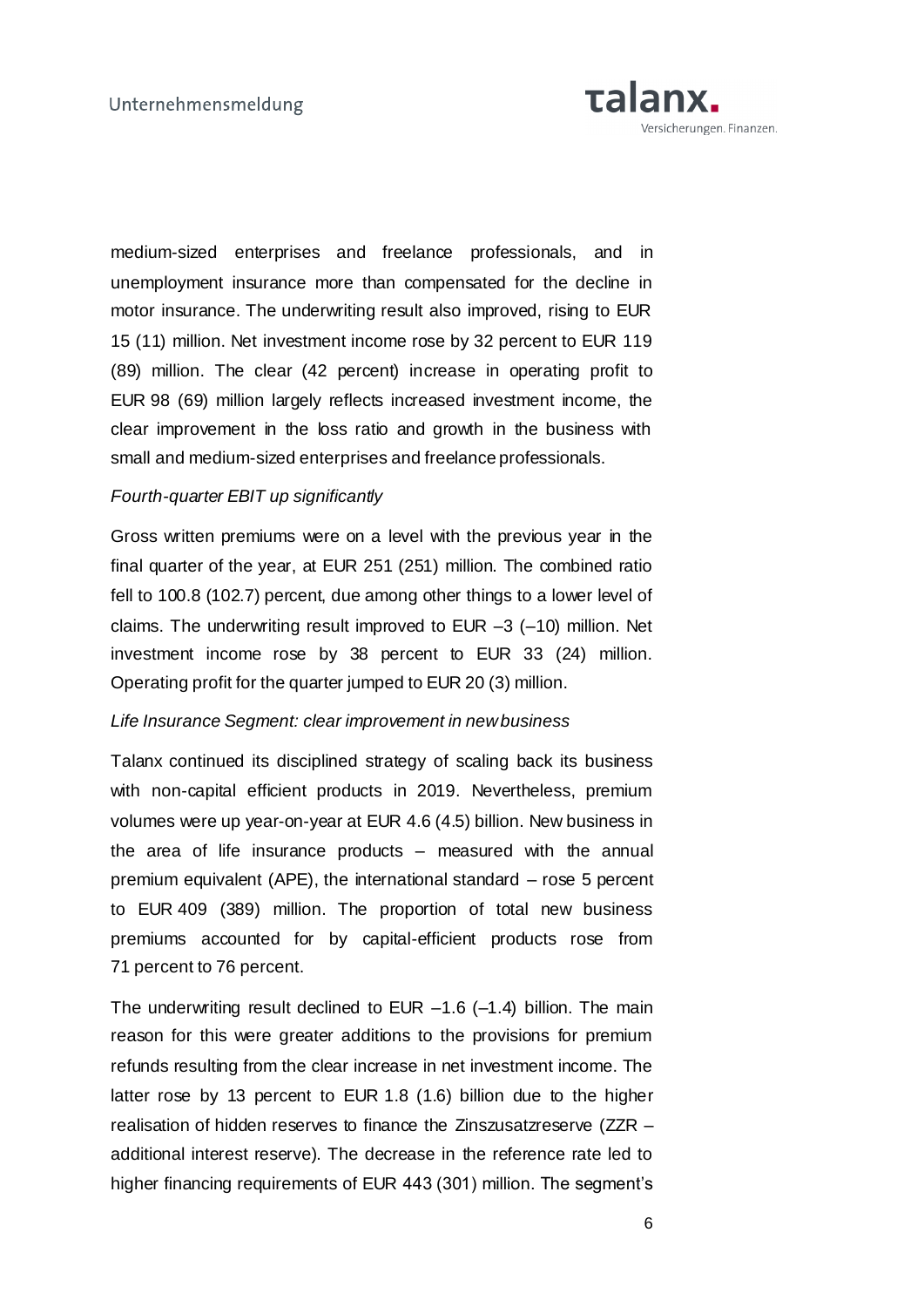

operating profit improved by substantial 19 percent in 2019, to EUR 131 (111) million.

### *Fourth quarter: operating profit up year-on-year*

The segment saw a slightly positive premium trend for life insurance in the fourth quarter: gross written premiums rose by 1 percent to EUR 1.2 (1.2) billion. The underwriting result, which was impacted by the additions to the provision for premium refunds, declined to EUR – 493 (–270) million, while net investment income was EUR 544 (329) million. Operating profit was up year-on-year at EUR 25 (21) million.

### **Retail International continues on its profitable growth path**

The Retail International Division continued its dynamic and profitable growth in 2019. Activities in Poland, Italy and Mexico played a particularly large role here. The division supplemented its business by acquiring Ergo Sigorta in Turkey. In addition, the motor insurance joint venture with Banco Santander in Brazil commenced operations. By contrast, the sale of HDI Seguros in Peru streamlined the Latin America portfolio.

Gross written premiums in Retail International saw double-digit growth in 2019, rising 10 percent to EUR 6.1 (5.6) billion. Adjusted for currency effects, the increase was 12 percent. Overall growth in Europe was double-digit at 13 percent (15 percent after adjustment for currency effects), while in Latin America the figure was 3 percent (6 percent adjusted). The combined ratio rose to 95.5 (94.3) percent as a result of higher acquisition costs caused by structural portfolio changes and reporting adjustments designed to ensure uniformity. The loss ratio was stable year-on-year. The underwriting result decreased to EUR 33 (91) million, primarily because life insurance customers participated in the higher net investment income. Full-year operating profit rose 6 percent to EUR 283 (268) million. The division's contribution to Group net income rose to EUR 164 (161) million.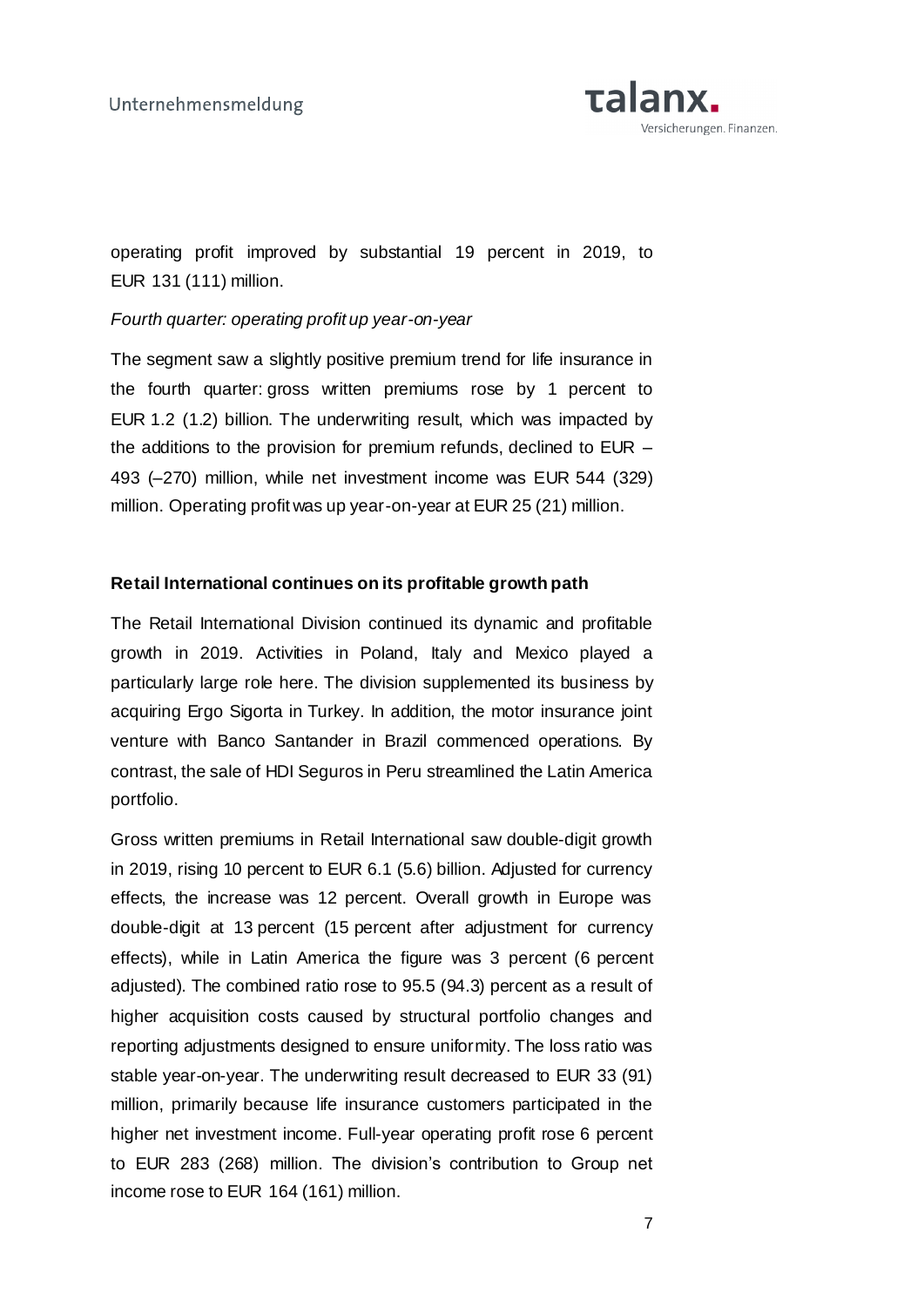

### *Fourth quarter: higher premium income due to Ergo Sigorta*

Premium income for the division rose by 16 percent to EUR 1.6 (1.4) billion in the last quarter of the year, or by 18 percent after adjustment for currency effects. This was due not least to the new acquisition in Turkey. The combined ratio increased to 96.5 (94.0) percent for accounting reasons. The underwriting result dropped to EUR –1 (34) million. Net investment income was up 20 percent to EUR 95 (79) million. Operating profit declined by 17 percent to EUR 56 (68) million due to the impact of the damage associated with the demonstrations in Chile, while the division's contribution to Group net income was down on the prior-year quarter at EUR 32 (37) million.

### **Reinsurance lifts contribution to Group net income**

The Reinsurance Division hit its growth and earnings targets in 2019 despite large losses exceeding expectations. Gross premiums rose by 18 percent, or 15 percent after adjustment for currency effects. Operating profit improved 12 percent to EUR 1.8 (1.6) billion despite above-average losses from natural disasters. In addition, the 14 percent rise in net investment income to EUR 1.8 (1.6) billion was very encouraging. The contribution made by the division to Group net income increased to EUR 619 (540) million.

#### *Non-Life Reinsurance: high level of claims in second half of the year*

Whereas the loss experience in the first half of the year was extremely modest, the second half saw a clear rise in large losses in the Non-Life Reinsurance Segment. Gross written premiums in the segment rose by 23 percent to EUR 14.8 (12.0) billion. At constant exchange rates, growth would have amounted to 20 percent. The combined ratio deteriorated year-on-year to 98.2 (96.6) percent. Apart from the high losses during the financial year, this was due to delayed claim notifications for prior-year losses, and in particular for Typhoon "Jebi". As a consequence, the underwriting result declined to EUR 186 (333)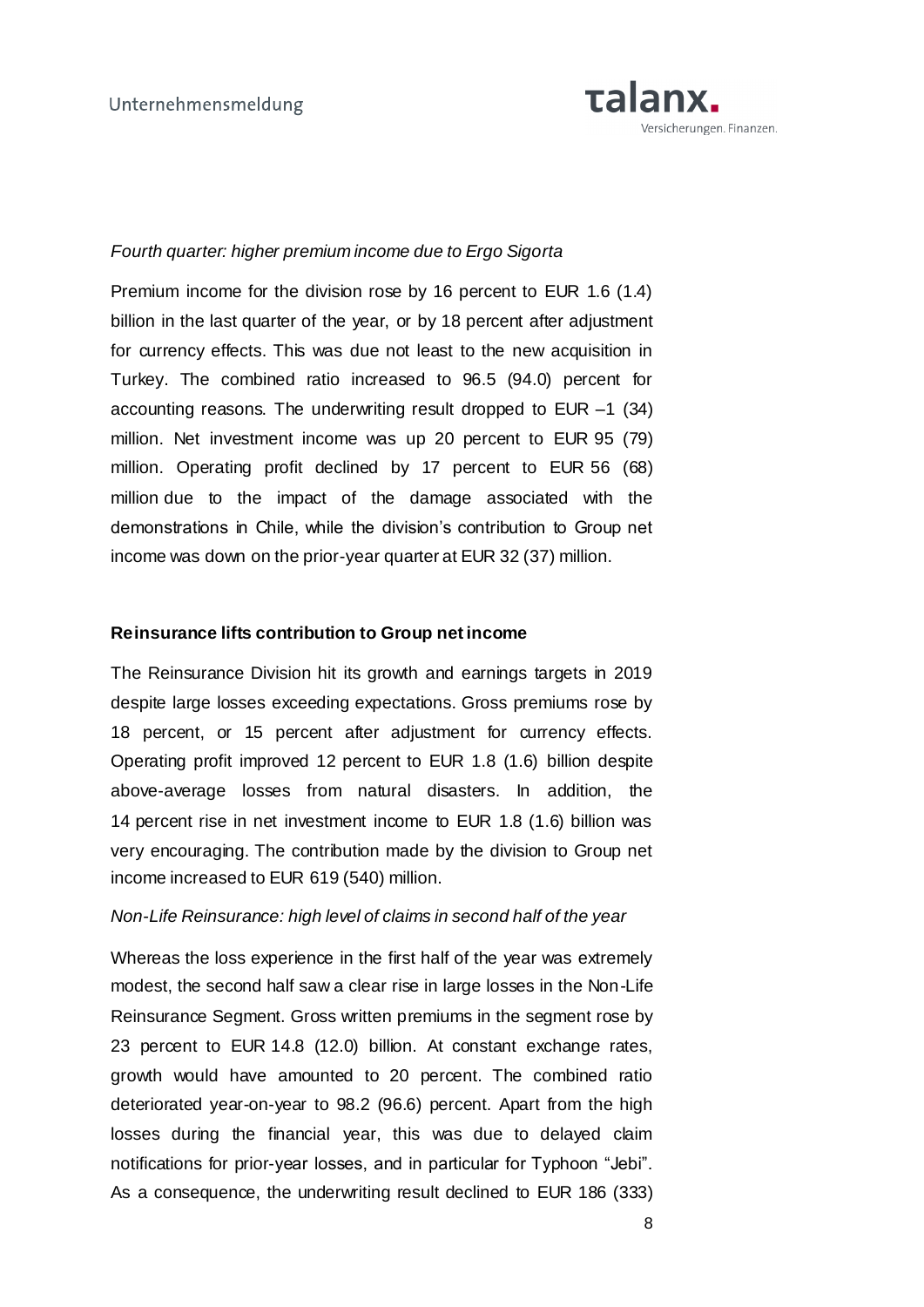

million. Net investment income for the segment increased slightly to EUR 1.1 (1.1) billion. Operating profit fell by 8 percent to EUR 1.3 (1.4) billion.

## *Fourth quarter sees sharp jump in premium income*

Premium income rose by 35 percent to EUR 3.1 (2.3) billion in the last quarter of the year. The combined ratio increased to 96.9 (95.9) percent due to losses that were substantially in excess of the pro rata large loss budget. As a result, the underwriting result declined to EUR 97 (102) million. Net investment income increased to EUR 276 (259) million. Operating profit for the quarter amounted to EUR 368 (339) million.

## *Life/Health Reinsurance Segment doubles operating profit*

The segment was able to increase its profit due to its strong underlying business performance. Without the significant one-time factors impacting it in the previous year, operating profit rose to EUR 562 (262) million. Premiums for the year as a whole rose by 9 percent to EUR 7.8 (7.2) billion, or by 7 percent after adjustment for currency effects. The underwriting result almost matched the prior-year level at EUR 411 (416) million. Net investment income rose to EUR 682 (491) million.

## *Fourth quarter: clear rise in operating profit*

In the period from October to December, gross written premiums increased by 11 percent compared to the prior-year period to EUR 2.1 (1.9) billion. The underwriting result fell to EUR –136 (–59) million, while net investment income was up year-on-year, at EUR 156 (122) million. Operating profit declined to EUR 90 (117) million.

## **Outlook 2020: Group net income of between "more than EUR 900 million" and EUR 950 million**

Talanx is reaffirming both the outlook for 2020 that it published in autumn last year and its medium-term targets in full. The Group is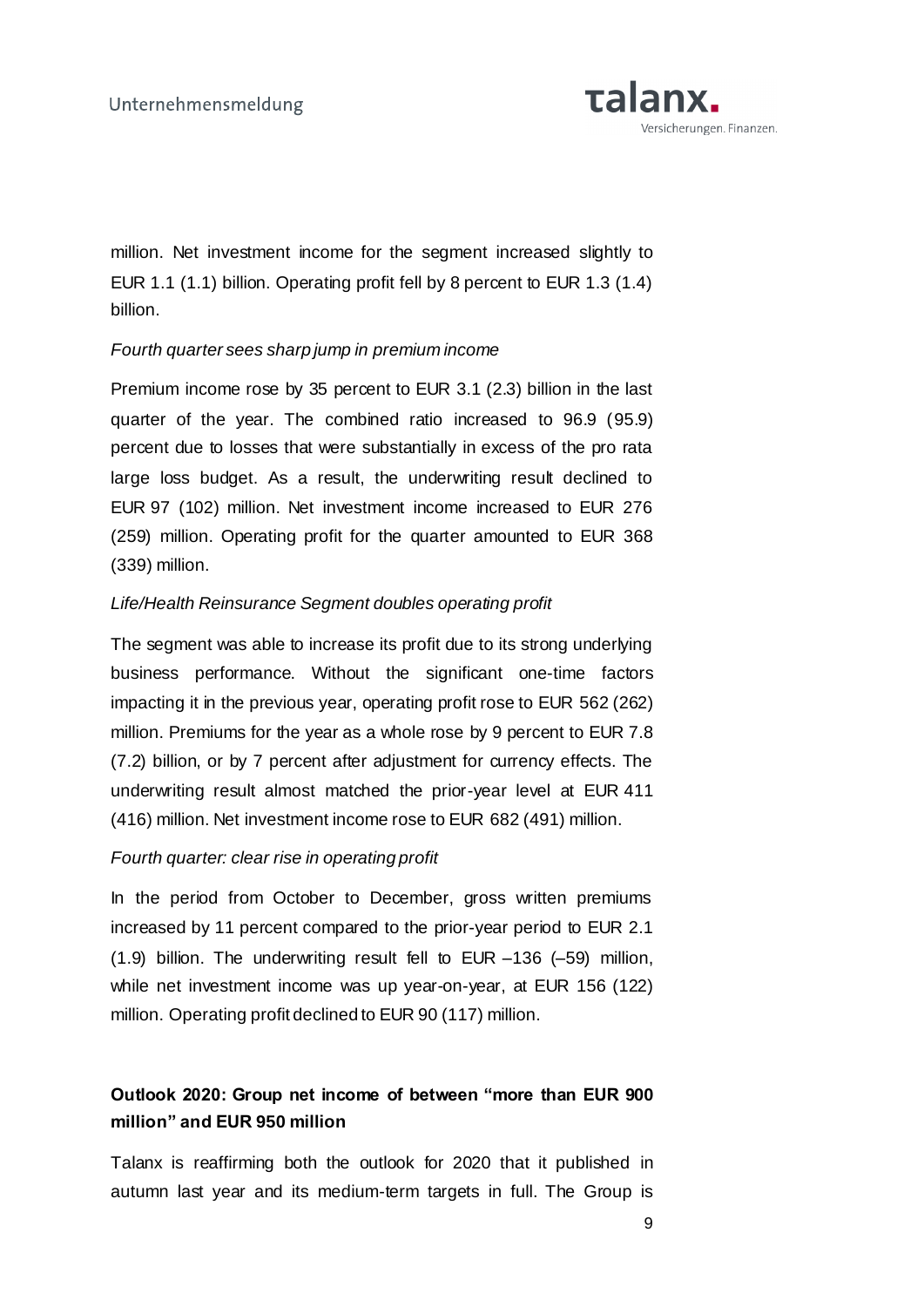

expecting gross premiums to rise by roughly 4 percent in the current financial year after adjustment for currency effects. The net return on investment under the IFRSs is forecast to be approximately 2.7 percent, with the even lower interest rate environment being expected to impact Group net income by roughly EUR 25 million. Despite this, Talanx is aiming for improved Group net income of between "more than EUR 900 million" and EUR 950 million, in line with its strategic measures to improve Group profitability. This should correspond to a return on equity of between "over 9.0 percent" and 9.5 percent. A decrease of 0.5 percentage points compared to 2019 is likely due to the interest-rate driven increase in equity.

As usual, the targets for financial year 2020 are also subject to the proviso that large losses remain in line with expectations and that no greater turbulence occurs on the currency and capital markets than is currently being seen as a result of the coronavirus. Talanx's other stated goals include distributing 35 to 45 percent of Group net income in dividends for the 2020 financial year, as in the past, and ensuring that the dividend payment remains stable at the least year-on-year.

In the period up to 2022, the goal is for earnings per share (EPS) to rise by an average of at least 5 percent per year, starting from the original outlook of EUR 850 million for Group net income in 2018.

| EUR million                                                                                                 | 2019   | 2018 <sup>1</sup> | $+/-$        |
|-------------------------------------------------------------------------------------------------------------|--------|-------------------|--------------|
| <b>Gross written premiums</b>                                                                               | 39,494 | 34,885            | $+13.2%$     |
| Net premiums earned                                                                                         | 33,054 | 29,574            | $+11.8%$     |
| Combined ratio for property/casualty<br>primary insurance and property/casualty<br>reinsurance <sup>2</sup> | 98.3%  | 98.2%             | $+0.1\%$ pps |
| Net investment income                                                                                       | 4,323  | 3,767             | $+14.8%$     |
| Operating profit/loss (EBIT)                                                                                | 2,430  | 2,032             | +19.6%       |

## **Key figures from the Talanx Group income statement, financial year 2019, consolidated (IFRS)**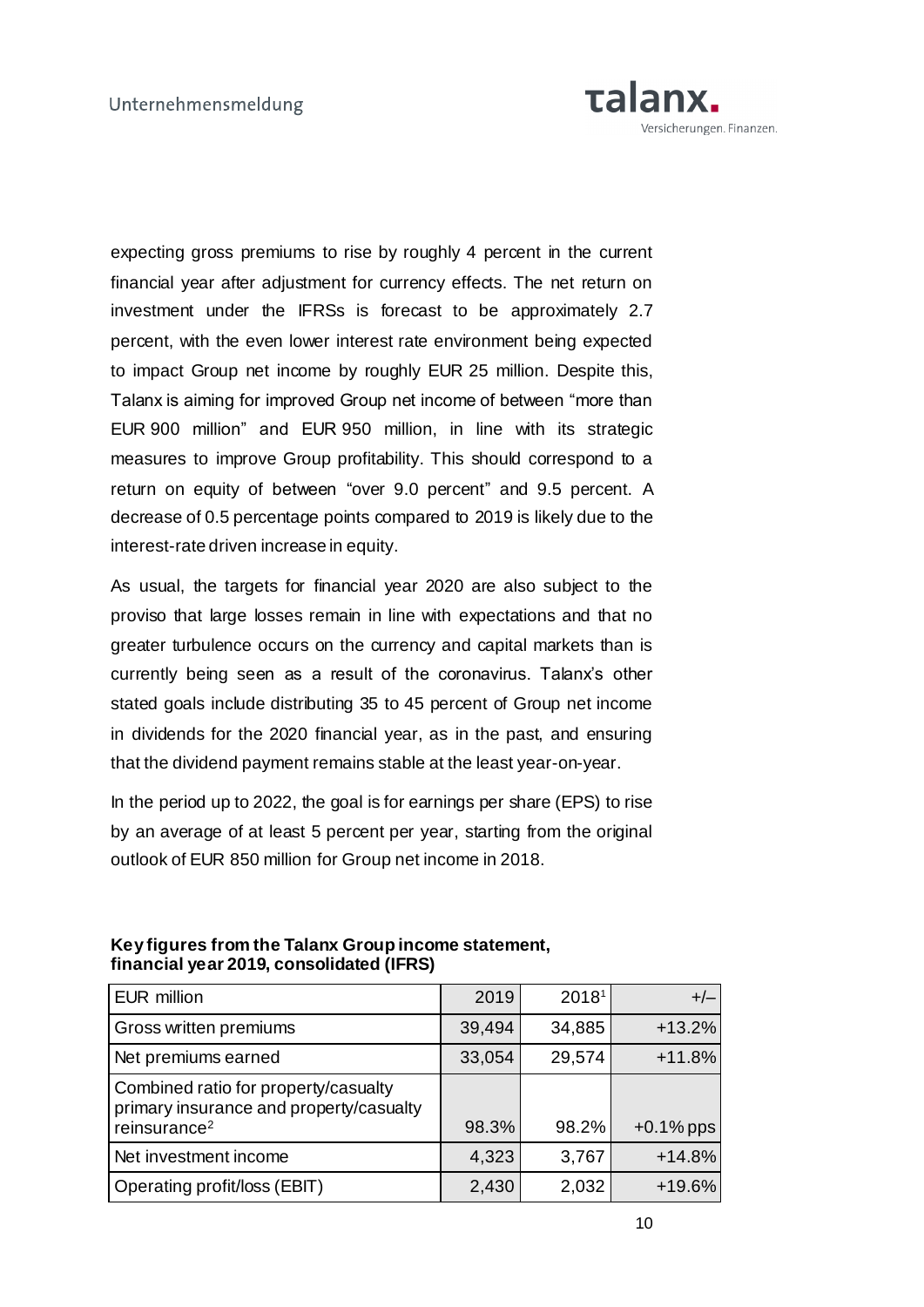

| Net income (after financing costs and<br>taxes)       | 1,671 | 1,359   | $+22.9%$     |
|-------------------------------------------------------|-------|---------|--------------|
| Group net income (after non-controlling<br>interests) | 923   | 703     | $+31.3%$     |
| Return on equity <sup>3</sup>                         | 9.8%  | $8.0\%$ | $+1.8\%$ pps |

## **Key figures from the Talanx Group income statement, Q4 2019, consolidated (IFRS)**

| EUR million                                                                                                 | Q4 2019 | Q4 2018 <sup>1</sup> | $+/-$        |
|-------------------------------------------------------------------------------------------------------------|---------|----------------------|--------------|
| Gross written premiums                                                                                      | 9,169   | 7,794                | $+17.6%$     |
| Net premiums earned                                                                                         | 8,868   | 7,733                | $+14.7%$     |
| Combined ratio for property/casualty<br>primary insurance and property/casualty<br>reinsurance <sup>2</sup> | 97.8%   | 97.2%                | $+0.6\%$ pps |
| Net investment income                                                                                       | 1,166   | 866                  | $+34.6%$     |
| Operating profit/loss (EBIT)                                                                                | 567     | 562                  | $+0.9%$      |
| Group net income (after non-controlling<br>interests)                                                       | 181     | 215                  | $-15.7%$     |
| Return on equity <sup>3</sup>                                                                               | 7.1%    | 10.0%                | $-2.9\%$ pps |

1) Adjusted in accordance w ith IAS 8.

- 2) Including net interest income on funds w ithheld and contract deposits.
- 3) The ratio of (annualised) net income for the reporting period excluding non-controlling interests to average shareholders' equity excluding non-controlling interests.

Full documents relating to the annual report:

Full online 2019 Annual Report [\[PDF](https://www.talanx.com/~/media/Files/T/Talanx/FY/2019/2019_tx_konzern_en.pdf)] Further information o[n 2020 annual results](https://www.talanx.com/investor-relations/presentations-and-events/disclosure/2020.aspx?sc_lang=en) [Financial calendar](https://www.talanx.com/investor-relations/finanzkalender/termine.aspx?sc_lang=en) [Media library](https://mediathek.talanx.de/)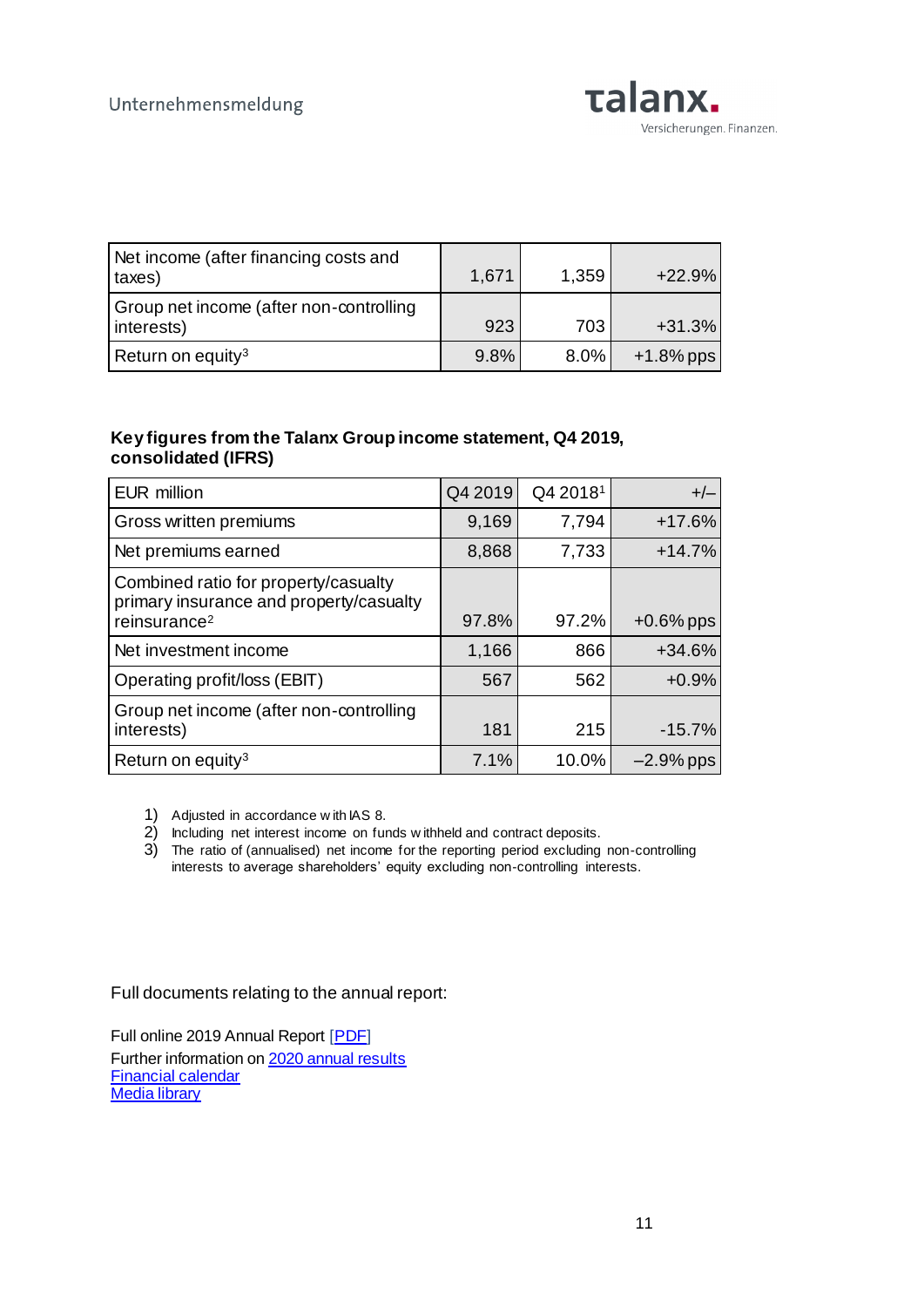

#### **About Talanx**

With premium income of EUR 39.5 billion (2019) and more than 21 ,000 employees, Talanx is one of the major European insurance groups. The Hannover-based Group is active in more than 150 countries. Talanx operates as a multi-brand provider w ith a focus on B2B insurance. Under the HDI brand, w hich can look back on more than 100 years of tradition, Talanx operates both in Germany and abroad in industrial insurance as w ell as retail business. Further Group brands include Hannover Re, one of the world's leading reinsurers, Targo insurers, PB insurers and neue leben, the latter all specialised in bancassurance, as w ell as the Polish insurer Warta. Ampega is one of the top asset management companies in Germany and manages the assets of the Talanx Group. It is also an experienced provider of solutions for non-group institutional investors. The rating agency Standard & Poor's has given the Talanx Primary Group a financial strength rating of A+/stable (strong) and the Hannover Re Group one of AA–/ stable (very strong). Talanx AG is listed on the Frankfurt Stock Exchange in the SDAX as w ell as on the stock exchanges in Hannover and Warsaw (ISIN: DE000TLX1005, German Securities Code: TLX100, Polish Securities Code: TNX).

You can find additional information by going to www.talanx.com.

Follow us on Tw itter: [tw itter.com/talanx\\_en.](https://twitter.com/talanx_en)

Current photographs and company logos are available at [http://mediathek.talanx.de.](http://mediathek.talanx.de/)

#### For **media enquiries** please contact:

| Andreas Krosta | Tel.: +49 511-3747-2020           |
|----------------|-----------------------------------|
|                | E-Mail: andreas.krosta@talanx.com |
| Dr. Anton Notz | Tel.: +49 511-3747-2094           |
|                | E-Mail: anton.notz@talanx.com     |

#### For **Investor Relations** please contact:

| Carsten Werle, CFA    | Tel.: Tel | +49 511-3747-2231                 |
|-----------------------|-----------|-----------------------------------|
|                       |           | E-Mail: carsten.werle@talanx.com  |
| <b>Bernt Gade</b>     |           | Tel.: $+49511-3747-2368$          |
|                       |           | E-Mail: bernt.gade@talanx.com     |
| <b>Carsten Fricke</b> |           | Tel.: +49 511-3747-2291           |
|                       |           | E-Mail: carsten.fricke@talanx.com |